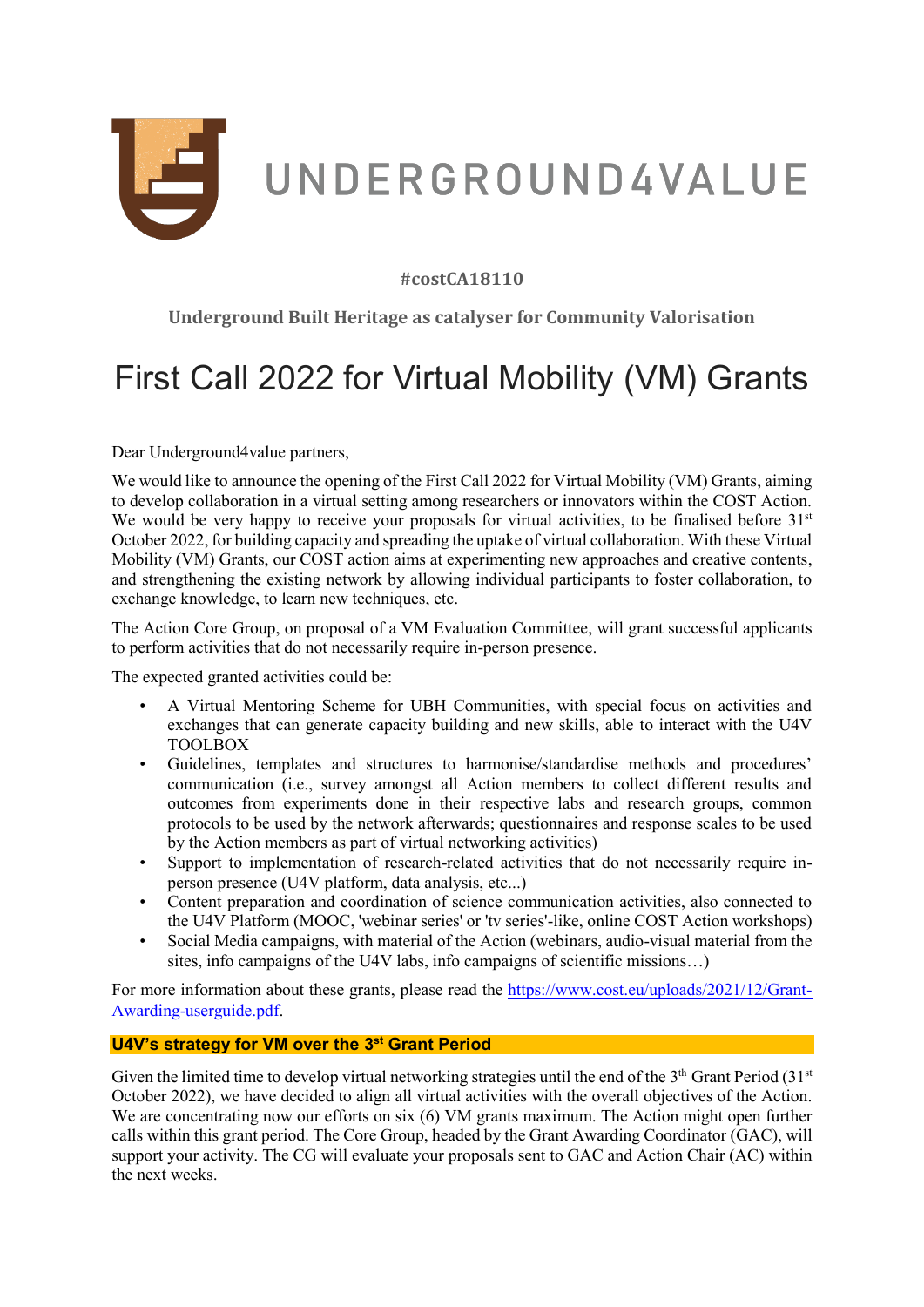Virtual activities must consider the diversity of areas covered in this Action, the differences among members expertise (i.e., from experienced researchers to early-career investigators), and should be helpful to support objectives' achievement and outcomes' production for this grant period, that is, the U4V Platform, the U4V Toolbox, the Learning Platform, and the webinar series. Format typology can be flexible, open to innovation, and creative approaches, but respecting the Action visual identity. All developed contents will be available on our website and social media channels, at least for the duration of the COST Action. Additionally, all members of the COST Action CA18110, activities' participants can use these digital activities and display on their websites (with clear reference to creators and to the COST Action).

The call is open to all individuals with a primary affiliation to an institution located in a COST Full or Cooperating Member country or a COST Near Neighbour Country participating in the Action.

In the proposal, the applicant(s) shall inform about the aim of the VM Grant and how its outcomes will generate benefits to the Action, actively contribute to the overall Action objectives and relevant deliverables.

**Grant Amount**

A financial contribution of EUR 1 500 will be awarded to maximum six (6) proposals, as defined by the MC. The grant does not necessarily cover all expenses related to undertaking the virtual mobility activity.

#### **Deadline**

The application deadline is April 30th, 2022.

#### **Apply procedure**

- 1. The applicant must carefully read the funding rules detailed in ANNEX 2 of the  $\Box$  Annotated [Rules for COST Actions](https://www.cost.eu/uploads/2022/02/COST-094-21-Annotated-Rules-for-COST-Actions-Level-C-2022-02-15.pdf) and consult the [Grant Awarding User Guide.](https://www.cost.eu/uploads/2021/12/Grant-Awarding-userguide.pdf)
- 2. The applicant will need to encode an application by logging into [e-COST a](https://e-services.cost.eu/user/login)nd click on the Grant [Application tab.](https://e-services.cost.eu/activity/grants) To encode a new application, you will need to click on 'Apply for grant' and select our COST Action CA18110. If you do not already have an e-COST account, you will first need to 'create an account' - which will include providing the details of the bank account into which a grant would be made if an application is approved and the grant completed successfully.
- 3. Applicants must also send their application form (Annex I) and the relevant supporting documents for evaluation to the Grant Awarding Coordinator, Ms Bahanur Nasya: [office@wonderland.cx,](mailto:office@wonderland.cx) and the Action Chair, Giuseppe Pace: [giuseppe.pace@cnr.it](mailto:giuseppe.pace@cnr.it)
- 4. Granted persons need to send their quality report latest within October 2022.

#### **Evaluation process**

A VM Evaluation Committee appointed by the Action Core Group performs the evaluation of each submitted VM grant application. The evaluation criteria defined by the VM Evaluation Committee shall be communicated to all potential applicants. In general, the selection of successful grantee shall be based on contributions to the overall objectives of the Action and the implementation of the COST Excellence and Inclusiveness Policy.

## **Implementation of activities**

The successful applicant(s) shall implement the work plan approved in the application within the time frame also there defined and always within one single Grant Period.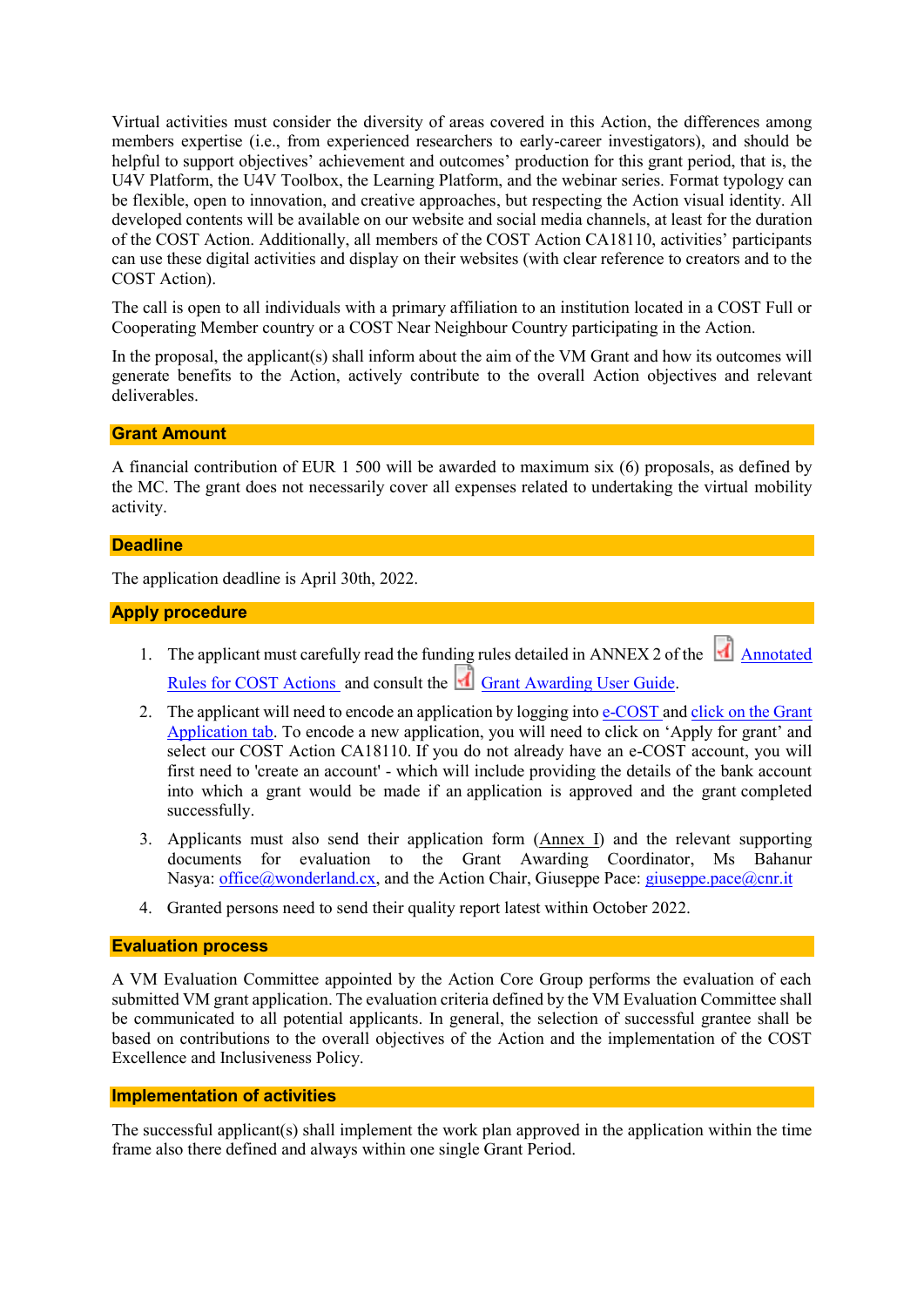The grantee has 15 calendar days (and not after 31<sup>st</sup> October, 2022) from the completion of the Virtual Mobility to submit a report (Annex II) to the Grant Awarding Coordinator of the Action including:

- Description of the outcomes and achieved outputs (including any specific MoU deliverables, or publications resulting from the Virtual Mobility).
- Description of the benefits to the COST Action Strategy (what and how).
- Description of the virtual collaboration (including constructive reflection on activities undertaken, identified successful practices and lessons learned).

The report shall consider only virtual activities carried out in their entirety within a single Grant Period. The Core Group must be informed at the end of the respective activity of the main results of each Virtual Mobility Grant. In addition, the grantee will have the obligation to contribute actively to the activities of the Action WG relevant to those findings.

#### **Payment procedure**

The Grant Holder shall pay the approved grant to the grantee after the Core Group has approved the grantee's report and no later than 15 days after the end of Grant Period.

The COST Association and the Grant Holder of the Action cannot be considered as being the grantee's employer who shall make their own arrangements for all provisions related to personal security, health, taxation, social security, and pension matters.

The grantee must also ensure they have the required technical material/equipment and infrastructure to carry out the activities proposed in their application to the grant.

 $P_{1}$   $P_{2}$   $u$ 

The CA18110 Action Chair The CA18110 Grant Awarding Coordinator

#### **Giuseppe Pace Bahanur Nasya**

Nasug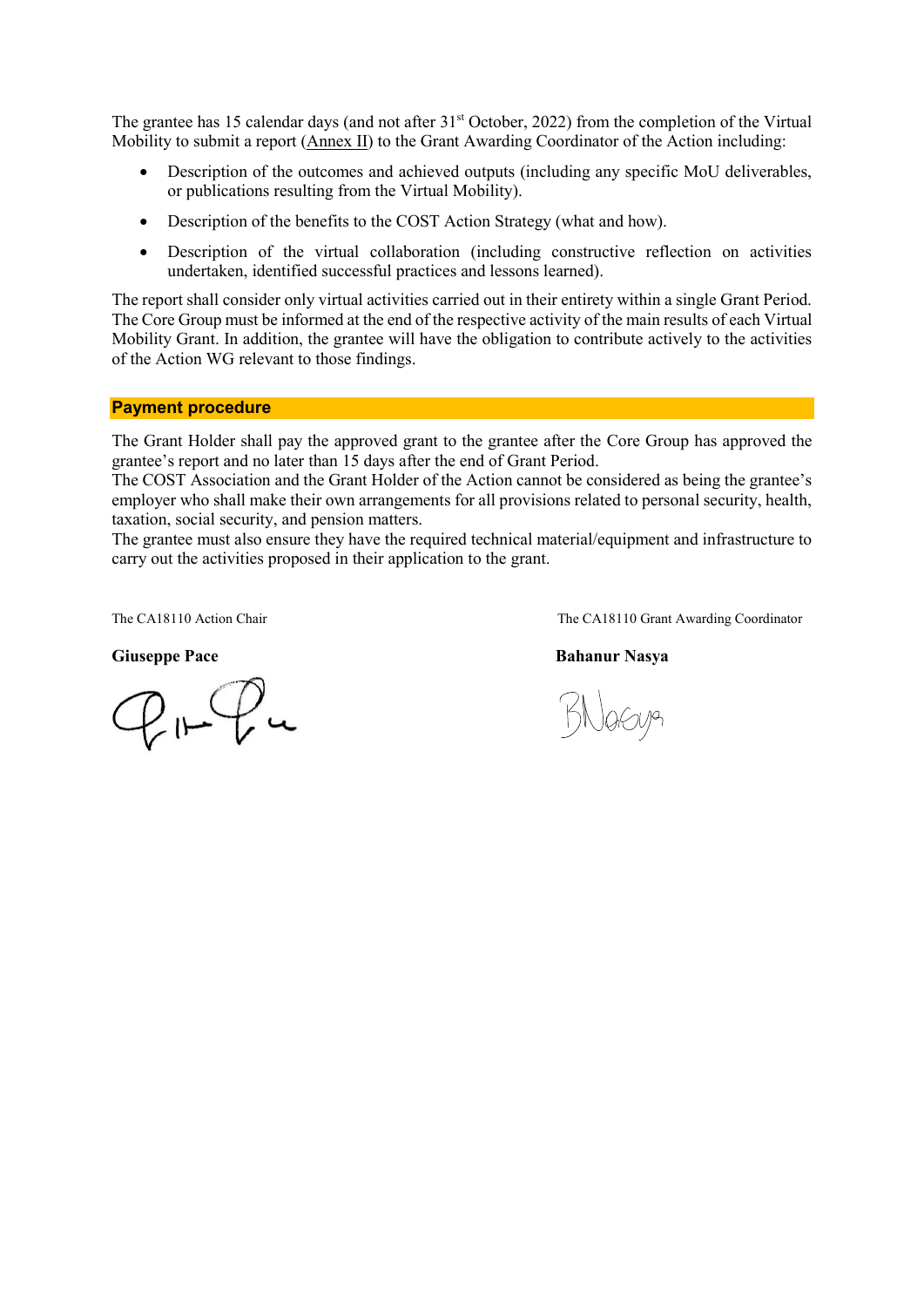#### ANNEX I

# **VIRTUAL MOBILITY (VM) GRANT APPLICATION TEMPLATE**

**This application is submitted by the VM grant applicant to the Virtual Networking Support Manager, who coordinates the evaluation on behalf of the Action MC.**

**Action number:** 

**VM grant title:**

**VM grant start and end date:** DD/MM/YYYY **to** DD/MM/YYYY

**Grantee name:** 

## **Main objective of the Virtual Mobility Grant**

*(max.200 word)* 

Applicant enters max. 200 words summary here.

## **Main scope of the Virtual Mobility Grant**

*(max.200 word)* 

Applicant enters max. 200 words summary here.

#### **Main added value of the Virtual Mobility Grant**

*(max.200 word)* 

Applicant enters max. 200 words summary here.

## **Working Plan:**

Description of the collaborative initiative to be implemented. Please indicate how and when you will implement the action.

*(max.500 word)* 

Applicant enters max. 500 words summary here.

#### **Plan for Participation:**

Indicative list of participants in the collaborative initiative (short description of their expertise and envisaged contribution).

*(max.500 words)* 

Applicant enters max. 500 words summary here.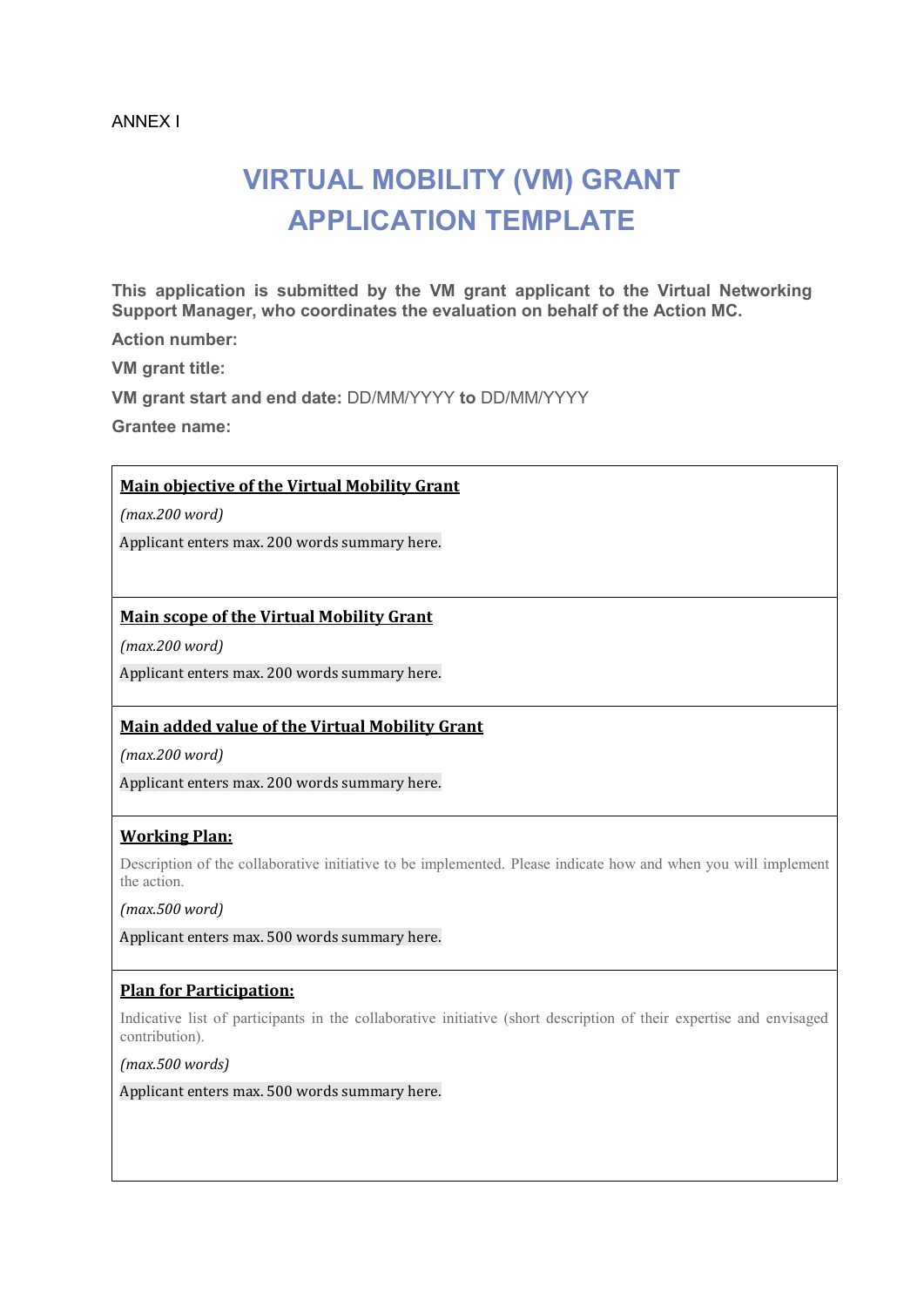# **Plan for inclusion of Action members:**

Indicative how you will include the members of this action or their work in your event(s) (short description).

*(max.500 words)* 

Applicant enters max. 500 words summary here.

# **Plan for Action input/feedback:**

Indicative how you will inform and feedback the members of this action (short description).

*(max.500 words)* 

Applicant enters max. 500 word summary here.

## **Main expected outputs:**

Main expected results and their contribution to the progress towards the Action objectives (either research coordination and/or capacity building objectives) and deliverables.

*(max.500 words)* 

Applicant enters max. 500 word summary here.

# **Contribution to the COST Action Strategy:**

How will the Virtual Mobility contribute to the COST Excellence and Inclusiveness Policy<sup>1</sup> and to the Action plans for stakeholder engagement and promoting participation of researchers from Near Neighbour Country (NNC) and International Partner Country (IPC) 2 , and to the approved virtual networking strategy, if available.

#### *(max.500 words)*

**.** 

Applicant enters max. 500 word summary here.

<sup>&</sup>lt;sup>1</sup> <https://www.cost.eu/who-we-are/cost-strategy/excellence-and-inclusiveness>

<sup>&</sup>lt;sup>2</sup> As described in the Action Memorandum of Understanding (MoU)